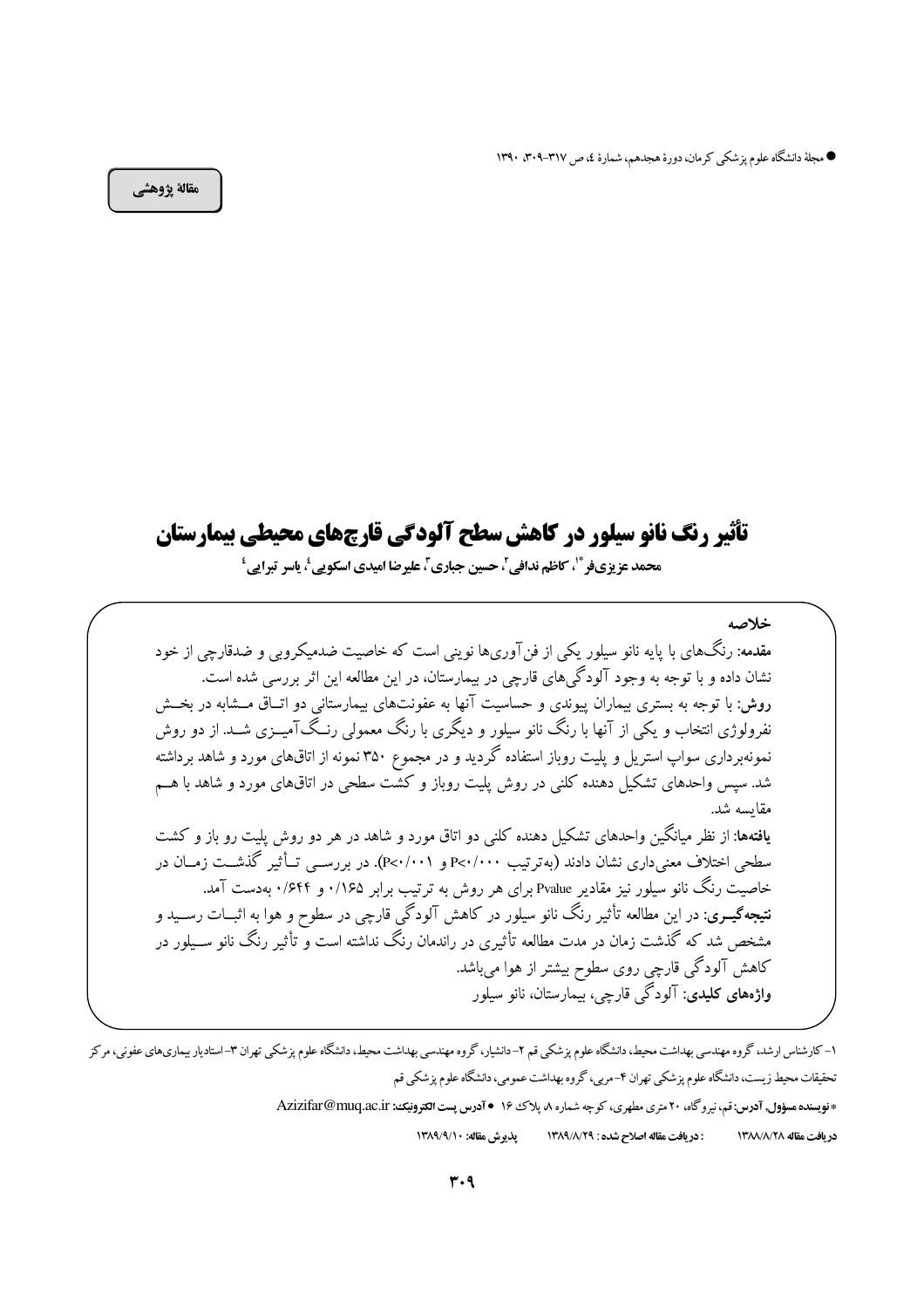مقدمه

قــارچها تقــريبــــاً ٢٥ درصــد جــرم زنــده زميــــن را تشکیــل میدهند (۱) و عامل بیولــوژیکی تجزیــهکننــده بسیـاری از مواد آلی میباشند (۲). اسپور قارچها میتواننــد در همه جا وجود داشته باشند (۳) که در محیط بیمارســتان نیز به وفور دیــده شــده و یکــی از عوامــل ایجــادکننــده عفونتهای بیمارستانی می باشند (۴). عفونتهای قارچی فرصت طلـب شــامل آســپرژيلوزيس، سودآلــشريازيس، کاندیـــــدیازیس، کریپتوکوکــــوزیس، رایزوپوســــیس و موكورمايكوزيس هستند (۵). پاتوژنهای قارچی بهعنــوان یک خطر در افزایش عفونت در بیماران دارای نقص ایمنی شناخته میشوند (۶). قارچها بهدلیل دارا بودن قدرت تطابق با بسیاری از شرایط محیطی جان افراد ناتوان و دچار نقسص سیستم ایمنی را به راحتی مورد تهدید قرار داده و هماکنون یکی از مهمترین عوامل مرگ و میر این بیماران به شــمار میآیند (۷). آسپرژیلوس مهاجم بهعنــوان یــک عفونــت فرصت طلب مهم در بیماران هماتولوژی مطرح است (۸). ذرات نانو سیلور بهطور معمول کوچکتر از ۱۰۰ نانومتــر بوده و شامل ۲۰ تا ۱۵۰۰اتم نقره میباشند. بهعلت قـــدرت ضدباکتریایی و ضدقارچی، استفاده از نانو سیلور کاربردهای وسیعی پیدا کرده است. اما استفاده از نانو سـیلور بــهطــور گسترده در موارد بهداشتی بهعلت عملکرد آن و عدم تأثیر سوء آن بر محیط زیست میباشد (۹). بررسیهـای صورت گرفتــه نشان مىدهــد كــه مكــانيزم ضــدميكروبى ذرات نانوسیلور تخریب دیواره سلولی میکروارگانیسمها میباشــد (۱۰). در مطالعات انجام شــده در مــورد آلــودگی هــوای بیمارستان می توان به مطالعــات مختــــلف اشـــــاره نمـــــود. پــردلی (Perdelli) و همکاران میانگین غلظت قــــارچهـــای منتقله از هـوا در هـواي بيمارسـتان را CFU/m3 ١٩±١٩ گزارش نمودهاند و به ترتیب کلادسپوریوم، آســپرژیلوس، پنی سیلیوم و رایزوپوس را بیشترین جسه های آلاینده بخشهای بیمارستانی دانستهاند (۱۱). در پژوهشی دیگر بار

قارچهای محیطی (FL) در زمستان کمترین و در تابستان و پائیز بیشترین مقدار گزارش شده و بیشترین تعداد جنسها مربوط به آسپرژیلوس با ۷۰/۵٪ بوده است (۱۲). در یک بـــررسی برروی هـــوای یک بخش چشـــم پزشکی در آتن قارچهای پنی ســیلیوم، آســپرژیلوس، موکــور و آلترناریــا گزارش شدند (۱۳). در مطالعه دیگری نقش هوا در انتــشار آسپرژیلوس در محیط بهصورت قاطع به اثبات رسیده است (۱۴). لی (Li) و همکاران میانگین غلظت قارچهــــا را در هوای اتاق پاک بیمارستانهــا f CFU/m3 اعـــــلام نمودنــد (۱۵). بوزا (Bouza) و همکاران بــه ترتیــب آســپرژیلوس فــومیگاتوس، پنیسیلیوم، موکــور، آســپرژیلوس نــایجر، آلترناریا و آسپرژیلوس فلاووس را با بیشترین فراوانسی از هواي بيمارســتان جداســازي نمودنــد (١۶). راس (Ross) و همکاران نیز آسپرژیلوس، رایزوپوس، فوزاریوم، پنیسیلیوم را از هوای بیمارستان جداسازی نمودند (۱۷). عزیزیفر و همکاران در مطالعهای میانگین آلودگی بخشهای مختلـف بیمارستان را ۲۰۰ CFU/m3 اعلام نمودند (۱۸). هــدایتی در تحقیقی بخش عفونی مرکز طبی کودکان را آلــودهتــرین بخش اعلام نمود (١٩). نوریان نیز قــارچهــای غالــب در بررســی خــود را بـــه ترتیـــب آســپرژیلوس، آلتـــــرناریا، پنبی سیلیوم، فوزاریوم، کلادسپـوریوم، رایزوپـوس و فومــا دانست (۲۰). مهدوی عمــران و شــیدفر پنــــیســیلیوم را شــايع ترين قارچ در هــوای بيمارستــان@ــای شــهر بابــــل .<br>بەدست آوردند (۲۱). هاشمی قارچهای غالب را پن<sub>ی</sub>سیلیوم، کلادسپوریوم و آسپرژیلوس دانسته است (۲۲). تحقیقــاتی نیز در مورد تأثیر ذرات نانو سیلور بــر میکرورگانیـــسمهــا صورت گرفته است. از جمله نشان داده شده که ذرات نانو سیلور فعالیت خیلی مؤثری بر تریکوفایتون منتاگرافیتها و گونههای کاندیدیایی و میسیلیومها دارند (۲۳) و نقره به دو صورت یون و ذرات نانو خاصیت ضدمیکروبی بالایی دارد (۲۴). در مطالعهای اثر بازدارندگی ذرات نانو سـیلور روی مخمرها در غلظت کمتر از mg/L ۰/۲ و کاندیدا آلبیکــنس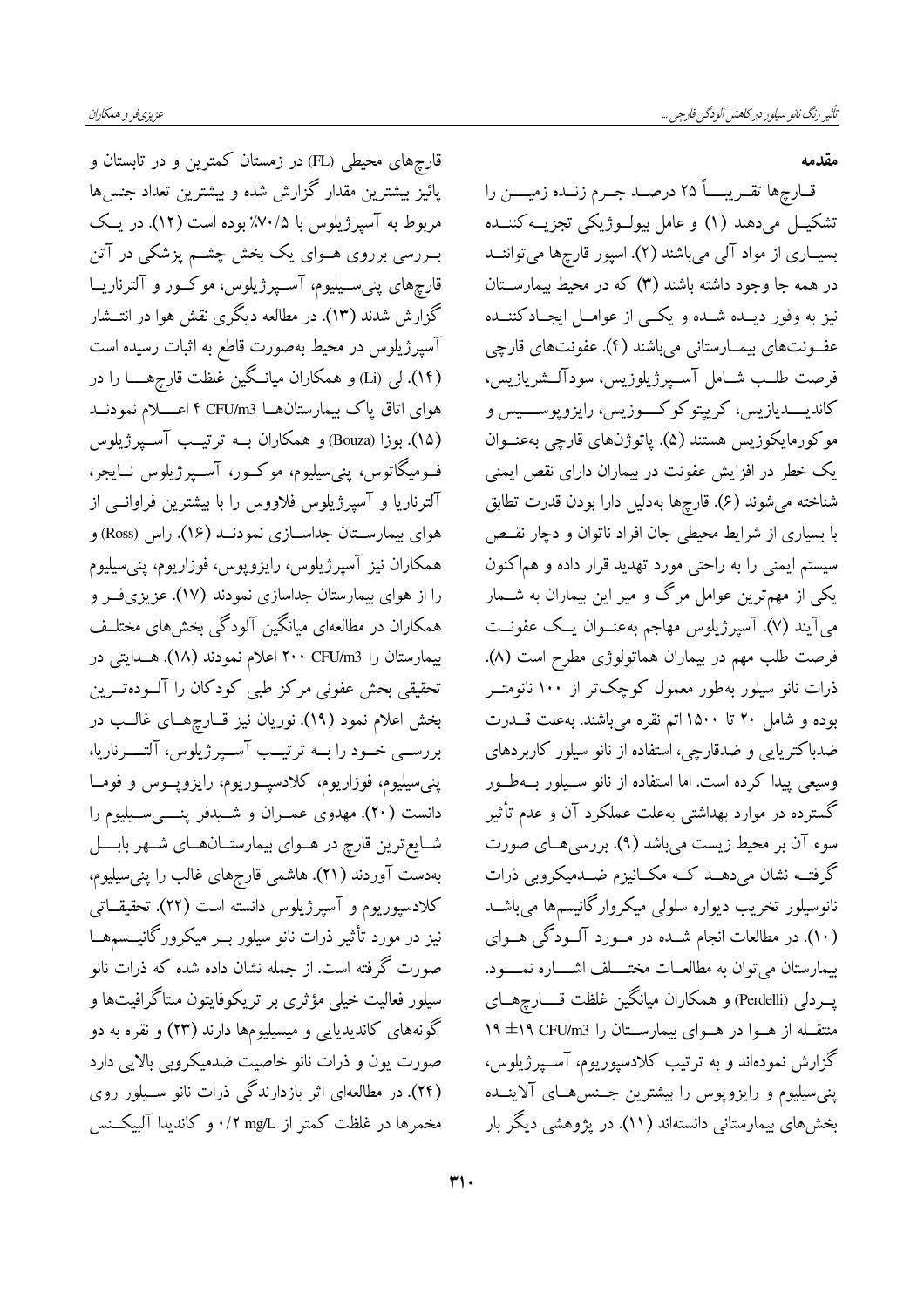مورد و شاهد پیش بینی گردید. محیط کشت مورد اســتفاده اولیه سابرو دکستروز آگار بود و برای تهیه کـشتهــای خالص از محـیطهــای اختــصاصی اســتفاده شــد. پــس از نمونهبرداری درب پلیتها بسته و به آزمایــشگاه منتقـــل و نمونهها در دمای اتاق با درجه حـرارت ٢٧-٢۵ درجـه سانتی گراد تا مدت ۱۲۰–۷۲ ساعت نگهداری می گردیــد و پس از این مدت پلیتها از نظر رشد و عــدم رشــد قــارچ بررسی و تعداد کلنیهای تشکیل شده در پلیتهای مثبــت شمارش شده و بر حسب واحــدهای تشکیـــل(دهنده کلنـــی (CFU) گزارش گردید. روش کمّی برای بهدســت آوردن مقادیر آلودگی و مقایسه میزان آلودگی در اتاقهای مورد و شاهد کمک شایانی می کند.

ماده مؤثر حاوی ذرات نانو سیلور مورد استفاده در رنگ از نوع Biocera A ساخت کشور کره جنوبی میباشد. ایسن ماده بهصورت پودر بوده و با غلظت ۳-۲٪ وزنــی قادر بــه ترکیب با رنگهای معمولی است. ماده مــورد نظــر دارای گــواهیiامــه ســلامت از ســازمان FDA آمریکــا بــوده و آزمایــــــشات انجـــــام شــــــده بــــــر روی مـــــوش LD50 > ۱۰۰۰۰ mg/Kg را نشان میدهد. اندازه ذرات حامل نانو سیلور برابر ۴–۳ میکرون میباشد (۲۷). نتـایج حـاصل از آزمــايشهـــا بـــا استفــــاده از نــــرم افزارهــــاي Microsoft Excel و SPSS 11.5 تجزيه و تحليل گرديد.

نتايج در این مطالعه نتایج به سه صورت کیفی (حضور و عدم حضور قارچ در پلیت)، کمی (تعــداد واحــدهای تــشکیل دهنده کلنی یا CFU) و شناسایی جنس قارچهای رشد کرده در پلیت گزارش شده است. با توجه به این که از دو روش نمونهبرداری پلیت روباز و سواپ استریل استفاده گردیــده، نتایج بهدست آمده نیز بهصورت جداگانه عنوان می گردد. در غلظت mg/L ۰/۰۵ بهدست آمده اســت (۲۵). همچنـــین بیان شده که مخمرها و اشرشیاکلی در غلظتهـای کمتــر ذرات نانو سیلور، رشدشان متوقف میشود (۲۶).

اهداف این پژوهش تعیین تأثیر رنگآمیزی بــا رنــگ نانو سیلور بر کاهش سطح آلودگی قارچی و مقایسه ســطح آلودگی قارچی سطوح و هوای اتاق رنگآمیزی شــده بــا رنگ نانو سیلور با اتاق رنگ آمیزی نشده بــا رنــگ نـــانو سیلور در بیمارستان کامکار قم بود.

روش بررسی

مطالعه حاضر از نوع مطالعه مورد-شاهد و مداخلهای بوده که در مرکز آموزشی درمانی کامکار-عرب نیای شهر قم طی سال ۱۳۸۶ انجام گرفته است. با توجه به بستری بیماران پیوندی و حساسیت آنها به عفونتهای بیمارستانی بخــش نفرولوژی جهت نمونهبرداری انتخــاب گردیــد. دو اتــاق مشابه یکی به عنوان مورد و دیگری شاهد انتخاب شد. اتاق مورد با رنگ نانو سیلور و اتاق شــاهد بــا رنــگ معمــولمي رنگ آمیزی گردید. زمان نمونهبرداری از ساعت ۸ تــا ۱۲ صبح و به فاصله زمانی سه روز در میــان انتخاب گردید. در نمونهبرداری از دو روش سواپ استریل و پلیت روباز کـه به مدت ۱۵ دقیقه بهصورت روباز در محیط قرار میگرفت استفاده شد. در روش سواپ استریل سطح مورد نمونه گیری برابر ۱۰×۱۰ سانتیمتر بود و در روش پلیت روباز بــهدلیــل غیرفعال بودن (Passive) روش، حجم هــوای عبــوری قابــل محاسبه نیــست و ســعی بــر مــشابه نگــهداشــتن شــرایط نمونهبرداری در زمانهای مختلف بود. برای محاسبه حجـم نمونه، در مطالعهی مشابه مقدار ۱۹=µ بوده و با توجــه بــه ادعای کاهش بار آلودگی قارچی توسط رنگ نانو ســیلور تا حدود ۹۰ درصد، مقدار ۱/۹=µ بوده و حجم ۳۵ نمونه در این مطالعه بهدست آمد. در روش پلیت روباز برای هر کدام از اتاقهای مورد و شاهد ۳۵ نمونــه و در روش ســواپ استریل نیز ۳۵ نمونه برای هر کدام از چهار دیوار اتاقهای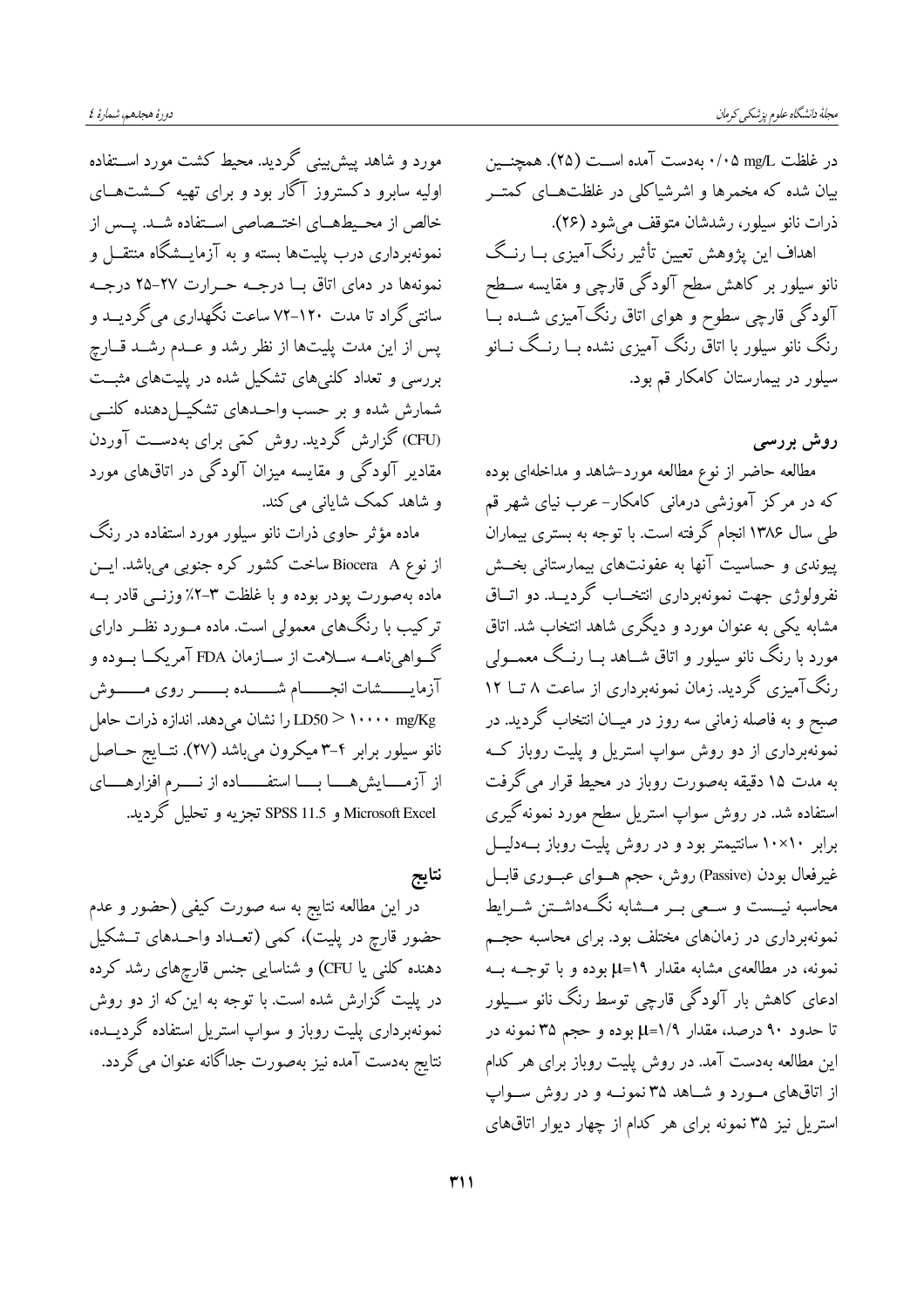۱– روش پلیت روباز

زمانی مساوی (بازه زمانی اول = ١٢ نمونه تهیه شده ابتدایی، بازه زمانی دوم = ۱۱ نمونه تهیه شده میانی و بازه زمانی سوم = ۱۲ نمونه تهیه شده پایانی) تقسیم گردید. هـــر ســـه بـــازه زمانی با استفاده از آزمون ANOVA با هم مقایسسه آمباری گردید. در این آزمون مقدار ۱۶۵/۰= Pvalue بهدست آمد. مطابق تصویر ۱ حداکثر تعداد کلنیهای مــشاهده شــده در اتاق شاهد ۱۸ و اتاق مورد ۶ کلنـبي بـوده اسـت و دامنــه تغییرات تعداد کلنی در اتاق شاهد CFU ۱۶ و اتاق مورد CFU ۶–۰ بەدست آمد.

برای اثبات تأثیر رنگ آمیزی با رنگ نــانو ســیلور در کاهش بار آلودگی قارچی میانگین واحدهای تشکیل دهنده کلنې موجود در هر يليت (CFU) در دو اتاق مورد و شاهد با استفاده از آزمون Independent sample Test با هم مقايسته گر دید و مقدار ۰۰۰۰/۰۰ = Pvalue بهدست آمد. جهت بررسی تأثیر گذشت زمان بر خاصیت رنگ نانو سیلور، ۳۵ نمــونه تهیسه شسده در ۱۱۴ روز نمسسونه بسرداری از اتساق هسای رنگ آمیزی شده با رنگ نانو سیلور (مورد) بــه ســه بــازه



.<br>**تصویر ۱. م**قایسه روند تغییرات واحدهای تشکیل دهنده کلنی (CFU)نسبت به زمان در نمونههای تهیه شده از هوای اتاقهای مورد و شاهد در روش پلیت رویاز

|                     | .<br>ريا بويد<br>ريا بويدي |  |                                 |  |  |  |  | ژئوتریکوم<br>میرژیلوس قوزاریوم<br>سپرژیلوس ترئیلوسی ترئوس<br>کیلایس فلاووس ترئوس<br>سپرژیلوس قلاووس<br>کیلایس | كلادسپوريو.                | يني<br>آنترناريا<br>لا |  |                     |           |  |
|---------------------|----------------------------|--|---------------------------------|--|--|--|--|---------------------------------------------------------------------------------------------------------------|----------------------------|------------------------|--|---------------------|-----------|--|
|                     |                            |  |                                 |  |  |  |  |                                                                                                               |                            |                        |  |                     |           |  |
|                     |                            |  |                                 |  |  |  |  |                                                                                                               |                            |                        |  |                     |           |  |
|                     |                            |  |                                 |  |  |  |  |                                                                                                               | TT TT IT IT THE THAT HOF . |                        |  |                     | اطاق مورد |  |
| $\ddot{\mathbf{a}}$ | $\mathcal{N}$              |  | $\cdot$ $\circ$ $\circ$ $\cdot$ |  |  |  |  | $\mathsf{rv}$                                                                                                 | ۵۱                         | ٣٩                     |  | $9 \quad 9 \quad 1$ | اطاق شاهد |  |

جدول ۱. قارچهای جلا شده از اتاقهای مورد و شاهد در مدت نمونهبرداری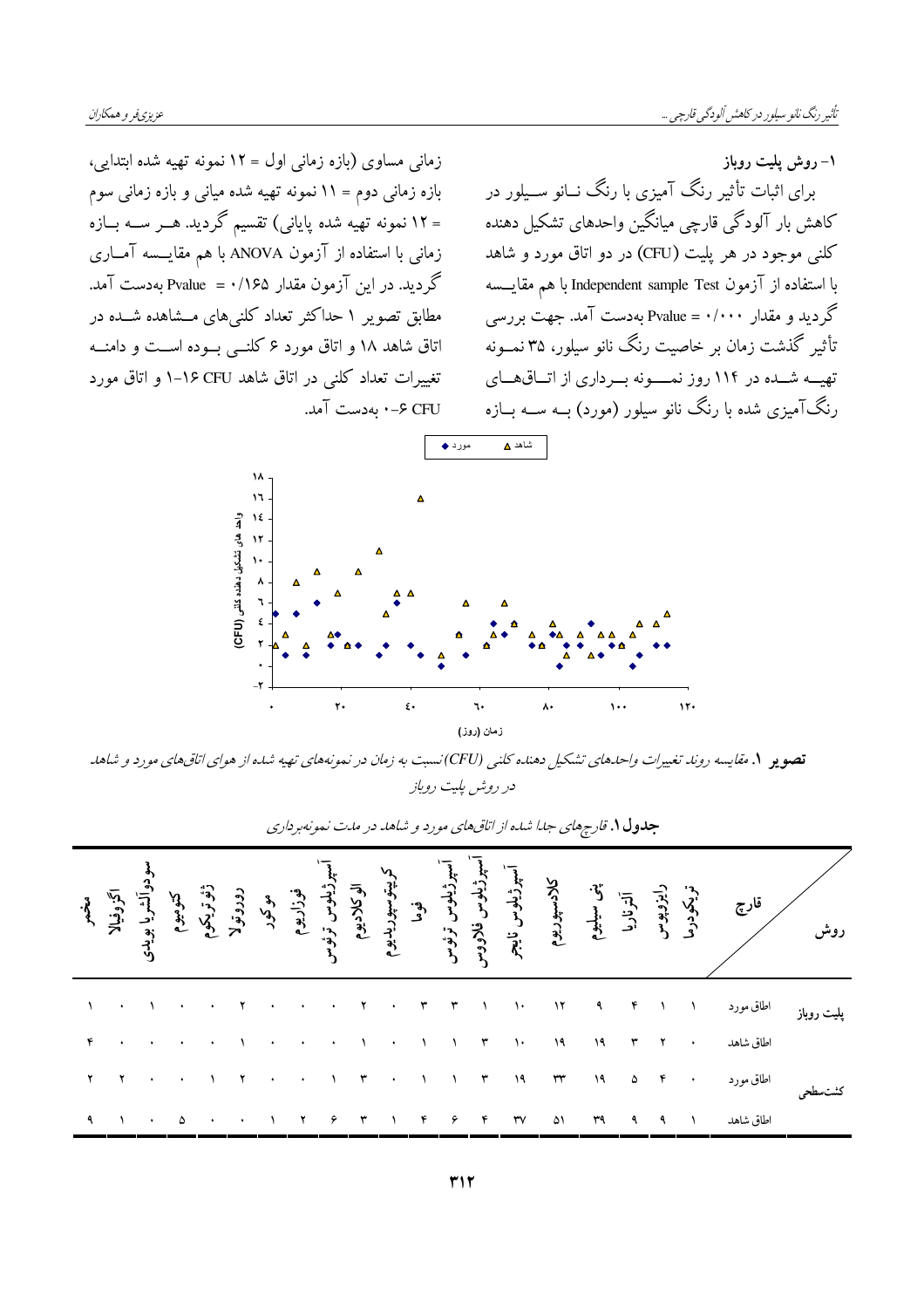Pvalue = ۰/۰۰۱ بهدست آمد. برای بررسی تــأثیر گذشــت زمان بر خاصیت رنگ نانو سیــلور، ۳۵ سری نمــونه تهیــه شده در ۱۱۴ روز نمــونهبــرداری از اتاقهای رنگآمیــزی شده با رنگ نانو سیلور (مورد) مطابق روش قبل به سه بازه زمانی مساوی تقسیم گردید. هر سه بازه زمانی با استفاده از آزمون ANOVA با هم مقایـــسه آمــاری گردیـــد و مقـــدار Pvalue = ۰/۶۴۴ بهدست آمد. طبق تصویر ۲ حداکثر تعداد کلنیهای جدا شده از اتاق شاهد برابر ۵۰ و اتاق مورد ۴۰ کلنی بوده و دامنه تغییرات تعداد کلنی در اتاق شاهد برابــر CFU ۱–۵۰ و اتاق مورد CFU+۰ -۰ بهدست آمد.

جدول ۱ بیــشترین جــنس قــارچهــای جــدا شــده را کلادسپوریوم، پنیسیلیوم و آسپرژیلوس نایجر نشان داده و قارچهای مخمری نیز به تعداد کمتر دیده میشوند.

٢- روش كشت سطحى این بخش از مطالعــه بــه دو صــورت کمــی (تعــداد واحــدهای تــشکیل دهنــده کلنــی و کیفــی (حــضور یــا عدم حــضور کلنــیهــای قــارچی) گــزارش گرديــد. در روش کمی میانگین واحدهای تشکیلدهنده کلنی در هــر يليت در دو اتاق مـــورد و شــاهد بــا اســتفاده از آزمــون Independent sample Test مقایسه آمــاری گردیــد و مقــدار



<mark>تصویر ۲</mark>. مقایسه روند تغییرات واحدهای تشکیل دهنده کلنی (CFU)نسبت به زمان در نمونههای تهیه شده از هوای اتاقهای مورد و شاهد در روش كشت سطحي

ىحث مطابق روش نمونهبرداری، بحث نتایج نیز در دوبخــش مورد پررسی قرار می گیرد. ۱– روش پلیت روباز طبق نتایج بهدست آمده در مقایـــسه میــانگین CFU در روزهای نمونه برداری در دو اتاق مورد و شاهد مــیتــوان نتیجه گرفت که اختلاف معنیداری بین میانگین واحدهای تشکیل دهنده کلنی (CFU) در اتاقهـای مـورد و شـاهد

در روش کیفی برای به دست آوردن رابطه بین نــسبت حضور و عدم حضور قارچ در اتاقهای مـورد و شـاهد از آزمون فيشر استفاده شد ومقدار ۰/۰۰ = Pvalue بهدست آمد. برای بررسی تأثیر گذشت زمان بر خاصــیت رنــگ نــانو سیــلور، سه بازه زمانی معین شده برای اتاق مورد با استفاده از آزمون فیشر با هم مقایـــسه آمــاری گردیـــد و مقــادیر .<br>Pvalueهای بهدست آمده به ترتیب برای ســه بــازه زمــانی برابر ۰/۱۸۲ ۰/۱۸۱ و ۰/۶۷ به دست آمد.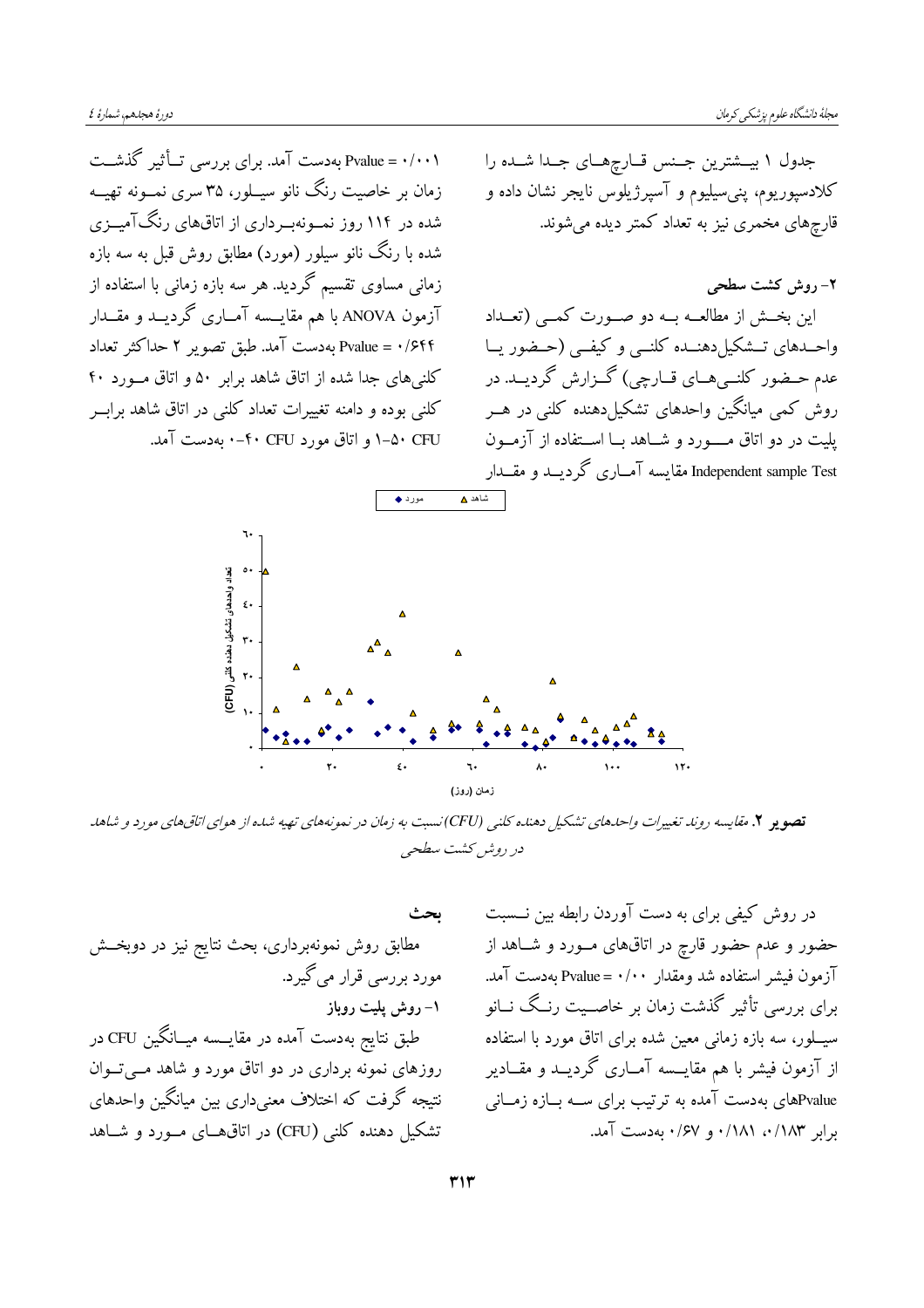بیانگر این موضوع است که رنگ نانو سیلور بر روی اکثر جنسها تأثير داشته و تعداد آنها را كاهش داده است. در روش کیفی حضور و عدم حضور قارچ در اتاقهای مورد و شاهد با استفاده از آزمون فیـــشر مقایـــسه شـــد کـــه اختلاف معنیدار بوده ( ۰۰/۰۰) و نتایج روشهای قبلی به اثبات رسید. در بررسی تأثیر زمان بر خاصیت رنــگ نــانو سیلور بین سه بازه زمانی اختلاف معنــیداری وجود نداشت و نتايج روش قبل تأييد شد.

در مقایسه میزان تــأثیر رنــگ نــانو ســیلور بــر روی قارچهای سطوح و هوا، با اســتفاده از آزمــون ناپــارامتری Mann-whitney Test مقادیر واحدهای تشکیل دهنده کلنی در بازههای زمانی مشابه در اتاقهای مـورد و شـاهد بـهطـور جداگانه با هم مقایسه شدند و نتیجه گرفته شد کــه میـــزان تأثیر رنگ آمیزی با رنگهای نانو سیلور در کــاهش بــار آلودگی قارچی روی سطوح بیشتر از هوا میباشد.

.<br>نتایج حاصل از این تحقیق مشابه مطالعات مشابه بوده و تأثیر ذرات نانو سیلور را در کاهش سطح آلودگی میکروبی و قسارچي بسه اثبسات مسي رسساند. از آنجسايي كسه روش نمونهبرداری در این مطالعه به شیوه غیر فعال (Passive) بوده، هیچ نوع جریان هوایی در زمان نمونهبرداری ایجـاد نـــشده است و نتایج بهدست آمده مشابه مطالعات دیگری است که از این روش استفاده شده است.

ييشنهادات

با توجه به نتایج بهدست آمده از این تحقیق مــیتــوان پیشنهاد داد برای جلوگیری از انتشار عفونتهای بیمارستانی از رنگهای نانوسیلور اســتفاده گـــردد. همچنـــین توصــیه میشود پژوهشهای بیشتری در این زمینه انجام گیـــرد تــا ضمن تأييد نتايج اين مطالعه روشها و ضوابط مناســب بــه کارگیری رنـگ۱هــای نــانو ســیلور در کنتــرل آلــودگی قارچهای محیط بیمارستان و محیطهای داخلی ارائه گردد. وجود داشته و نشان دهنده تأثیر رنگ نانو سیلور در کاهش بار آلودگی قارچی است. در بررســــی تأثیـــــر زمــان بـــر خاصیت ضــد قارچــی رنگ نانو سیلور، براســاس آزمــون ANOVA، بین میانگینهای تعداد کلنی در هر پلیت (CFU) در سه بازه زمانی اتاق مورد، اختلاف معنیداری مشاهده نشد (P=۰/۱۶۵) و عدم تأثیر گذشت زمان بر خاصــیت رنـگ نانو سیلور حداقل در ۴ ماه به اثبات رسید. مطابق تــصویر ۱ پراکندگی کم واحدهای تشکیل دهنده کلنی در اتاق مورد و پراکندگی نسبتاً زیاد واحدهای تشکیل دهنده کلنــی در اتاق شاهد بیانگر تأثیر ثابت رنگ نانو سـیلور در کنــــترل بار آلودگی قارچی در اثر گذشت زمــان (حــداقل در ۱۱۴ روز) میباشد. جدول ۱ نیز بیانگر این است که رنگ نــانو سیلور در کاهش بعــضی از جــنس۵هــای قارچــــی ماننــد پنبی سیلیوم و کلادسپوریوم تأثیر داشته است. ولی نمی توان با اطمینان از گزینشی عمل کردن رنگ نانوسیلور در حــذف انواع قارچها قضاوت نمود و تحقیقات گسترده تـــر در ایــــ; خصوص لازم است.

۲– روش کشت سطحی

در این روش نتایج به دو شکل کمی و کیفی گــزارش شدهاند. در روش کمی با مقایسه میانگین هــای واحــدهای تشکیل دهنده کلنی تأثیر رنگ نانو سیلور در کــاهش بــار آلودگی قارچیهای سطحی بــه اثبــات رســید. در مقایـــسه میانگینهای تعداد کلنی در هر پلیت بین سه بازه زمانی اتاق مورد اختلاف معنیداری دیده نشد (۴۴۱/۶۴۴). تــصویر ۲ پراکندگی واحدهای تشکیلدهنده کلنی در اتــاق مــورد را کم و پراکندگی واحدهای تشکیل دهنده کلنــی در اتــاق .<br>شاهد را نسبتاً زیاد نشان میدهد که بیانگــر تــأثیر ثابــت رنگ نانو سیلور در کنترل بار آلودگی قــارچی در ســطوح می باشد. جدول ۱ نشان می دهد که اکثر جنس های موجود در هوا در هر دو اتاق مورد و شاهد تقریباً یکسان بــوده و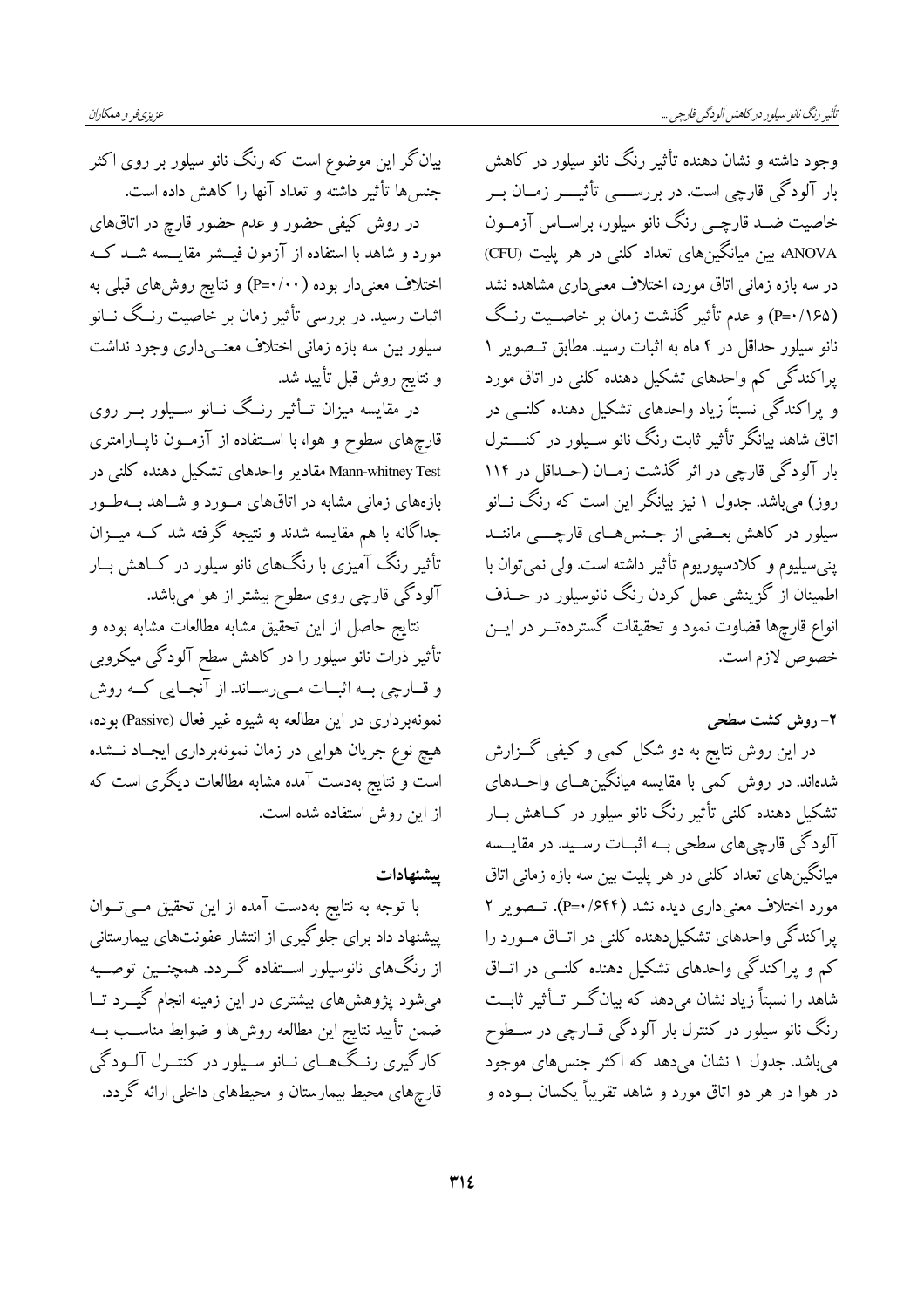## The Effect of Nanosilver Paint on Reducing Fungal Contamination in Hospitals

#### Azizifar M., M.Sc.<sup>1\*</sup>, Naddafi K., Ph.D.<sup>2</sup>, Jabbari H., M.D.<sup>3</sup>, Omidi Oskouei A., M.A.<sup>4</sup>, Tabaraii Y., M.Sc.<sup>4</sup>

1. Master of Environmental Health, Qom University of Medical Sciences, Qom, Iran

- 2. Associate Professor, Department of Environmental Health Engineering, Tehran University of medical Sciences, Tehran, Iran
- 3. Assistant Professor of Infectious Diseases, Tehran University of medical Sciences

4. Instructor, Department of Public Health, Qom University of Medical Sciences, Qom, Iran

\* Corresponding author, e-mail: Azizifar@muq.ac.ir

(Received: 19 Nov. 2009) Accepted: 1 Dec. 2010)

## **Abstract**

**Background & Aims:** Nanosilver-based paint is a new technology with antimicrobial and antifungal characteristics. These characteristics were investigated in this study with regard to fungal contamination in hospitals.

Method: Regarding hospitalization of transplant patients and their sensitivity to hospital infections, two similar rooms were selected in nephrology ward. One of them was painted with Nanosilver paint and the other one with ordinary paint. Sampling was done via Swap Sterile and Open Plate. A total of 350 samples was obtained and colony-forming units in Open Plate and Surface Culture methods in case and control rooms were compared.

**Results:** Mean colony-forming units in case and control groups showed significant difference in both open plate and surface culture methods (P<0.000, P<0.001 respectively). In studying the effect of time passing on the effectiveness of nanosilver paint, P values were 0.165 and 0.644 for open plate and surface culture methods respectively.

**Conclusion:** It was found that Nanosilver paint is indeed effective in reducing both air and surface fungal contamination, but it is more effective on surface. Moreover, the passing of time had no effect on the effectiveness of the paint.

**Keywords:** Antifungal agents, Hospital, Nanoprticles

Journal of Kerman University of Medical Sciences, 2011; 18(4): 309-317

### **Reference**

- $1<sup>1</sup>$ Davis P.J. Molds, Toxic Molds, and Indoor Air Quality. CRB Note 2001; 8(1): 1-18.
- $2<sub>1</sub>$ Yang C.S. Heinsohn P. Sampling and Analysis of Indoor Microorganisms. 1<sup>st</sup> ed., WILEY, 2007; pp 1-133.
- Zeini F, Emami M. Medical Mycology.  $1<sup>st</sup>$  $3<sub>1</sub>$ ed., Tehran University Publications, 2004; pp15-145 [Persian].
- Asl Soleimani H, Afhami S. Prevention and 4. Control of Nosocomial Infections. 2<sup>nd</sup> ed., Tehran, Teimourzadeh, 2001; pp 3-51 [Persian].
- $5<sub>1</sub>$ Dehghani M. Guidelines of Hospital Environmental Health. 1st ed., Tehran. Nakhl pub., 2000; pp 233-40 [Persian].
- 6. Lass-Florl C, Rath P, Niederwieser D, Kofler G, Wurzner R, Krezy A, et al. Aspergillus terreus infections in haematological malignancies: molecular epidemiology suggests association with in-hospital plants. J Hosp Infect 2000; 46(1):31-5.
- Sarbhoy AK. Textbook of mycology.  $7<sup>7</sup>$ Chakravarty, Indian Council of Agricultural Research, 2000; pp16-8.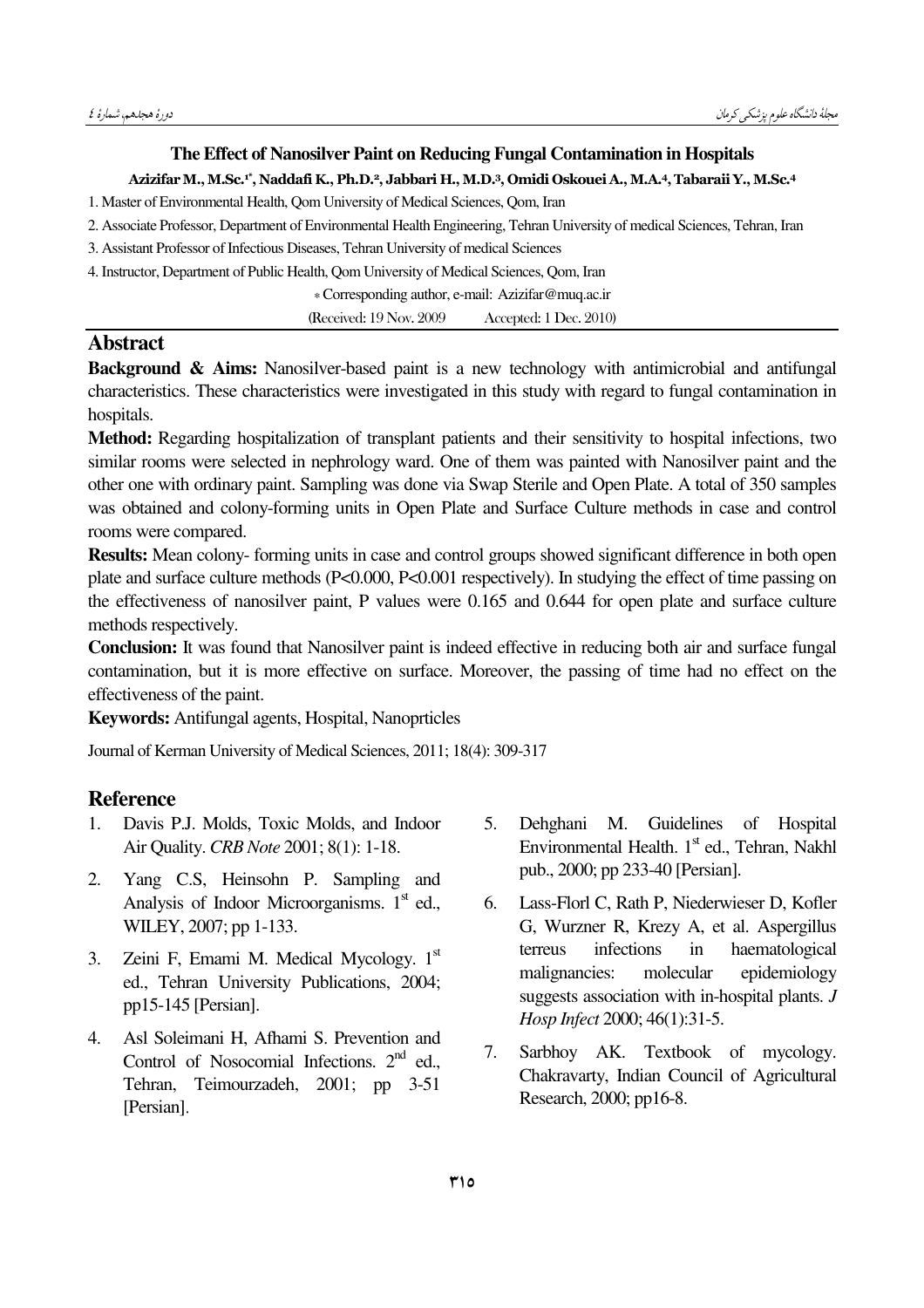- 8. Alberti C, Bouakline A, Ribaud P, Lacroix C, Rousselot P, Leblanc T, et al. Relationship between environmental fungal contamination and the incidence of invasive aspergillosis in haematology patients. *J Hosp Infect* 2001; 48(3):198-206.
- 9. Chen X, Schluesener HJ. Nanosilver: a nanoproduct in medical application. Toxicol Lett 2008; 176(1):1-12.
- 10. Cho KH, Park JE, Osaka T, Park SG. The study of antimicrobial activity and preservative effects of nanosilver ingredient. Electrochim Acta 2005; 51:956-60.
- 11. Perdelli F, Cristina ML, Sartini M, Spagnolo AM, Dallera M, Ottria G, et al. Fungal Contamination in Hospital Environments. Infect Control Hosp Epidemiol 2006; 27(1):44-7.
- 12. Panagopoulou P, Filioti J, Petrikkos G, Giakouppi P, Anatoliotaki M, Farmaki E, Kanta A, et al. Environmental Surveillance of Filamentous Fungi in Three Tertiary Care Hospitals in Greece. J Hosp Infect 2002; 52(3):185-91.
- 13. Marcelou Kinti U. Study of the Mycological Flora of The Air Role in Mycosis of The Conjunctiva. Del Ellen Microbial\_Etai 1977; 22(3):159-63.
- 14. Marjolein FQ, VandenBergh PE, Verweij PE, Andreas V. Epidemiology of Nosocomial Fungal Infections: Invasive Aspergillosis and the Environment. Diagn Microbial Infect Dis 1999; 34:221-7.
- 15. Li C.S, Hou P.A. Bioaerosol characteristics in hospital clean rooms. Sci Total Environ 2003; 305(1-3):169-76.
- 16. Bouza E, Pelaez J, Perez-Molina, Marin M, Alcala L, Padilla B, et al. Demolition of a Hospital Building by Controlled Explosion: the Impact on Filamentous Fungal Load in

Internal and External Air. J Hosp Infect 2002; 52(4):234-42.

- 17. Ross C, de Menezes J.R, Svidzinski T.I.E, Albino U, Andrade G. Studies on Fungal and Bacterial Population of Air-conditioned Environments. Braz arch biol technol 2004; 47(5):827-35.
- 18. Azizifar M, Naddafi K, Jabbari H. A qualitative and quantitative Survey on Airtransmitted Fungal Contamination in Different Wards of Kamkar Hospital in Qom during 2007.J Qom Univ Med Sci 2008; 3(3): 25-30 [Persian].
- 19. Hedayati MT. A Survey on Fungal spors in Wards Air of Hospitals in Tehran. M.Sc. thesis of Medical Microbiology, Tehran University of Medical Sciences, 1991; pp32-4 [Persian].
- 20. Nourian A, Badalli H. A Survey on the Myclogical contamination of the Air and the Equipment of Operation Room in Zanjan Hospitals. J Zanjan Univ Med Sci 2001; 36:9- 16 [Persian].
- 21. Mahdavi Omran S, Sheidfar M. A Survey of the Mycological Flour Contamination in Babol Hospitals. J Tabriz Univ Med Sci 2000; 48:45-52 [Persian].
- 22. Hashemi J, Sharhani M. Saprophytes Fungal infections in Indoor air and Equipments of blood and Oncology Research center in comparison to clinical samples of transplant patients in Shariati hospital. J Tehran Univ Med Sci 2002; 62(3):175-9 [Persian].
- 23. Kim KJ, Sung W.S, Moon S.K, Choi J.S, Kim J.G, Lee DG. Antifungal Effect of Silver Nanoparticles on Dermatophytes. J Microbiol Biotechnol 2008; 18(8):1482–4.
- 24. Jo Y.K, Kim BH, Jung G. Antifungal Activity of Silver Ions and Nanoparticles on